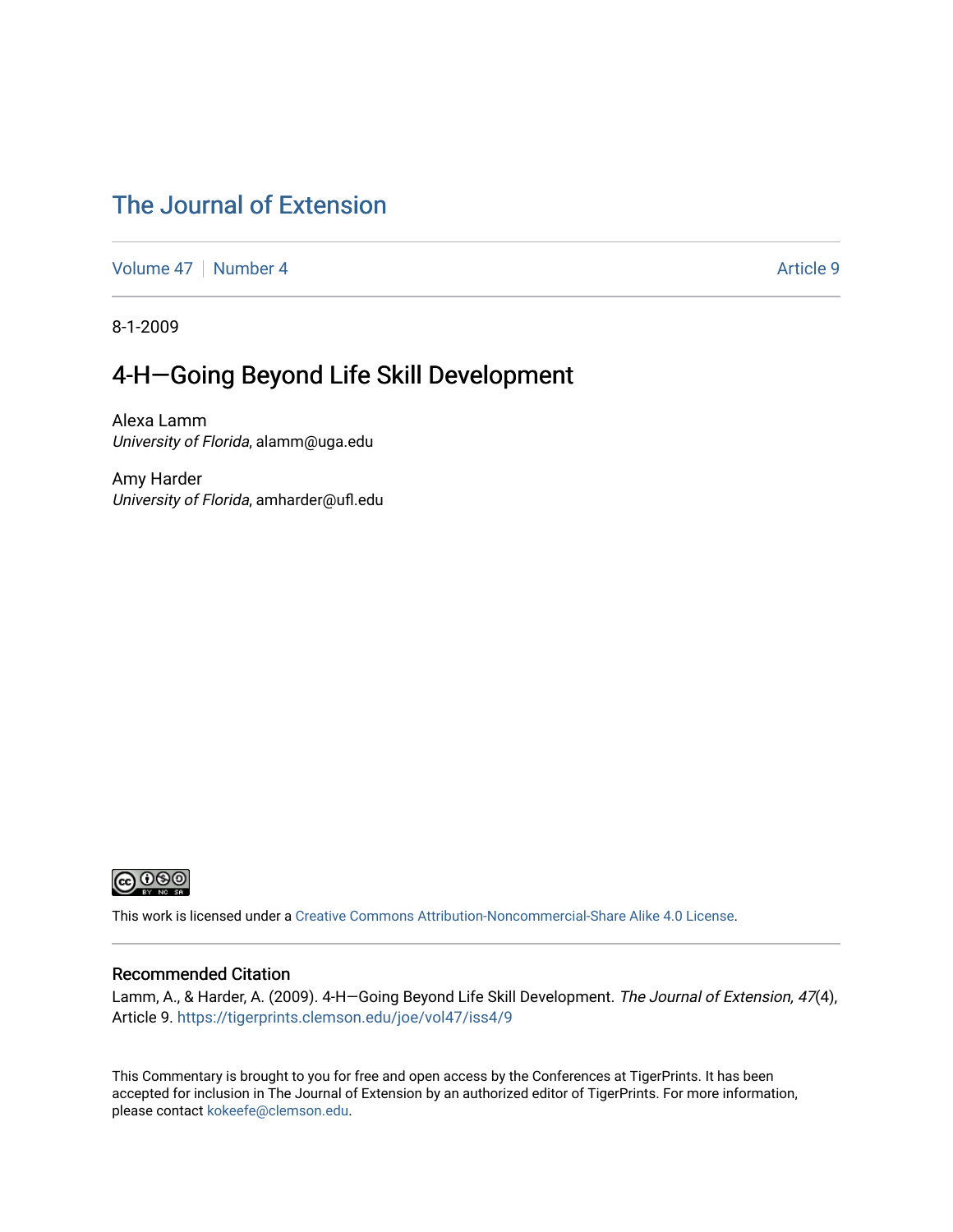

## **August 2009 Volume 47 Number 4 Article Number 4COM1**

[Return to Current Issue](http://www.joe.org:80/joe/2009august/)

# **4-H—Going Beyond Life Skill Development**

#### **Alexa Lamm**

Doctoral Student [alamm@ufl.edu](mailto:alamm@ufl.edu)

**Amy Harder** Assistant Professor [amharder@ufl.edu](mailto:amharder@ufl.edu)

Agricultural Education and Communication University of Florida Gainesville, Florida

**Abstract:** The investment of tax dollars means 4-H must distinguish itself from its youth-development peers. Such an argument can be developed by examining organizational research, the historical contributions and tradition of 4-H, and the contributions of the modern 4-H program. Although the context of 4-H has broadened beyond food production, it continues to contribute positively to the development of the U.S. economy. Extension's challenge is to prove 4-H's worth by demonstrating a clear return-on-investment to stakeholders. Doing so may be exactly what is required to justify the continuation of public funds.

States are facing their worst budget cuts in decades (Luhby, 2008). As budgets continue to tighten, justifying the use of public funds becomes even more difficult. 4-H is one of many youth-serving organizations in the United States. However, it is one of few with employees directly funded by tax dollars. The investment of tax dollars means 4-H must distinguish itself from its youth-development peers. Such an argument can be developed by examining organizational research, the historical contributions and tradition of 4-H, and the contributions of the modern 4-H program.

## **Impacts on Youth**

To justify the use of public tax dollars for 4-H, it is helpful to begin by comparing the demonstrated impact 4-H has had on its members with impacts from other youth-serving organizations. Impact studies from Montana (Astroth & Haynes, 2002), Idaho (Goodwin et al., 2005), and Colorado (Goodwin, Carroll, & Oliver, 2007) offer detailed information regarding 4-H participant success. The results showed 4-H members had enhanced decision-making skills, higher scholastic achievement, improved relationships with adults, and a more positive outlook on life and the world around them than youth not enrolled in 4-H. 4-H youth were more likely to demonstrate life skills than their peers (Goodwin et al., 2007).

Former Boy Scouts attributed their development of positive character traits such as being a good team player, always being honest, taking better care of the environment, respecting the life and property of others, having pride in their country, respecting the elderly, and having confidence in their abilities to their participation (Boy Scouts of America Youth and Family Research Center, 2005). Senior Girl Scouts reported a higher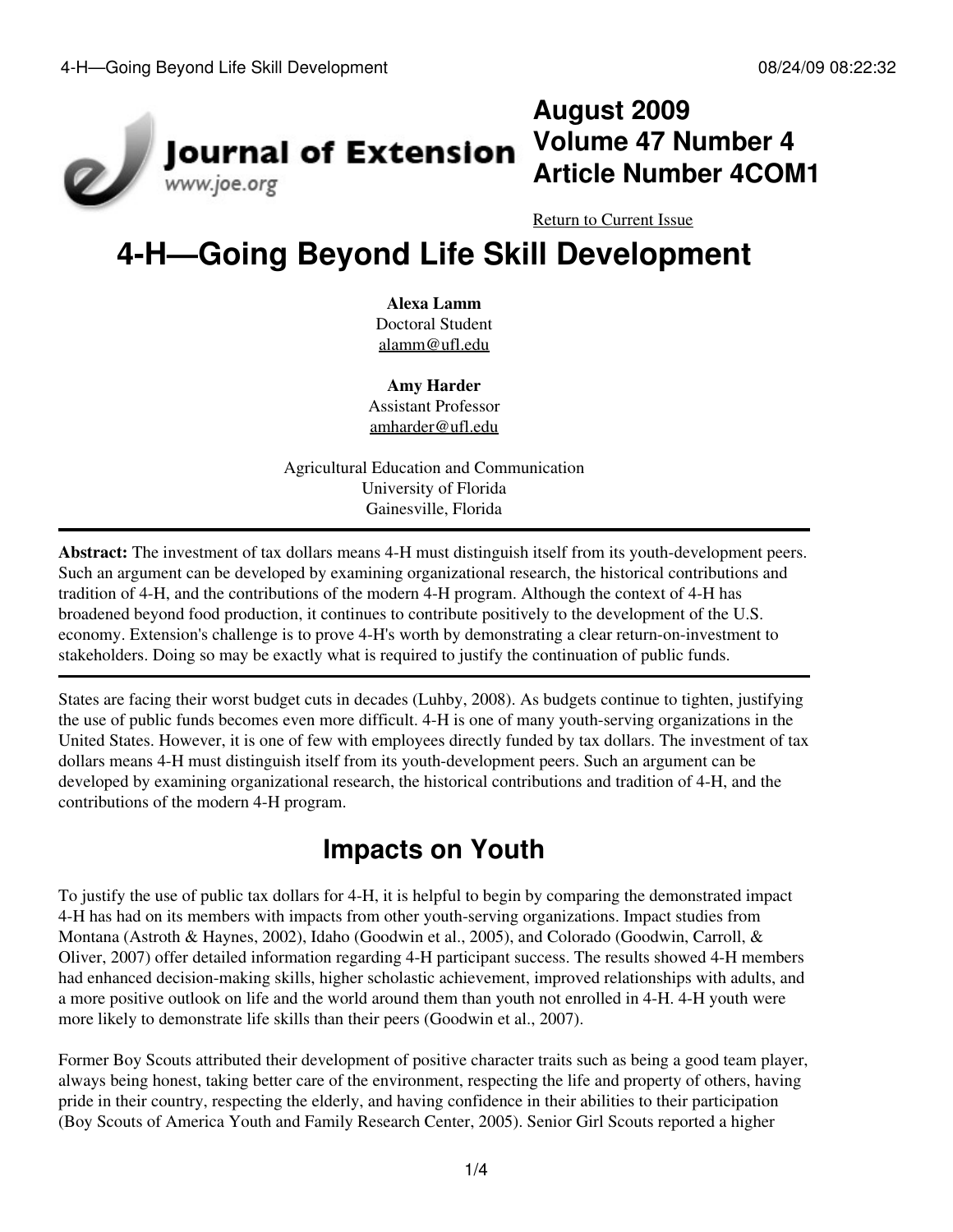#### 4-H—Going Beyond Life Skill Development **Community** 08/24/09 08:22:32

level of experience in regards to leadership, respect for others, feelings of belonging, and values/decision making through their troop activities than through school (Hwalek & Minnick, 1997). Younger members reported similar outcomes.

A national Harris survey of Boys and Girls Clubs' alumni examined the effects adult club staff had on members over time (Boys and Girls Club, 2007). The Boys and Girls Club staff had a positive effect on a member's character development. Sixty-seven percent of surveyed club alumni identified the Boys and Girls Club as the place they learned to say no to drugs and alcohol. Also, 85% of the alumni felt Boys and Girls Club staff member had made a positive difference in their knowing right from wrong (Boys and Girls Club, 2007).

Decision makers and funders are heavily influenced by these reports when reviewing and making decisions regarding financial support (Kabes, 1991). 4-H has done an outstanding job of showing it is at the forefront of life skill development, but 4-H has not emphasized what makes it stand out. All four organizations have made positive impacts on youth and appear to be serving similar audiences. Yet 4-H's historical role in the country's development and the current role it serves to strengthen the U.S. economy sets 4-H apart from its peers.

## **The Historical Foundations of 4-H**

Historically, 4-H has served as a connection between the university and youth in the rural community. Government researchers had trouble getting the farming community to readily accept new agricultural discoveries (Rasmussen, 1989). Through Extension, educators discovered youth were a way to bridge this gap. Youth experienced success by experimenting with new technology and ideas through 4-H. They would then go home to share their newly acquired knowledge and skills. Over time, agricultural practices changed as adults incorporated skills learned from their children.

During the wars, the military and defense industries relied heavily on older youth while their fathers were sent overseas (Rasmussen, 1989). Younger youth stepped into provider roles and assisted significantly with the lack of food through 4-H's victory gardens and production oriented projects. In 1942, Texas 4-H clubs produced enough food to feed 17,000 military personnel (Rasmussen, 1989).

Following the war, Extension programs continued to have an agricultural focus. Peters (1999) stated "while there is a significant (and growing) degree of confusion and debate over exactly what Extension's purpose is or should be, over most of the post-World War II period it has mainly been viewed as a mechanism for advancing the productivity and efficiency of American agriculture" (p. 1). According to Peters, Extension utilized direct educational programming and the disbursement of research-based information in this effort. Peters suggested these methods were "generally centered on economics, not civics, with a sharply limited focus on technical problem solving rather than a broad focus on human and community development" (p. 1). The number of counties having Extension agents tripled during the war period (Rasmussen, 1989). Extension's successful contributions at that time led to its fastest employee expansion to date.

## **4-H in Modern America**

According to the National 4-H Council (2008), today's 4-H program is a community of young people across America who are learning leadership, citizenship, and life skills. While this is a solid vision statement, it fails to clearly define 4-H as economically grounded. Accountability efforts must provide evidence of economic output to convince taxpayers and lawmakers there is a tangible return on the public investment. 4-H has programs contributing to the economy, but those outcomes are mentioned far less often than changes in life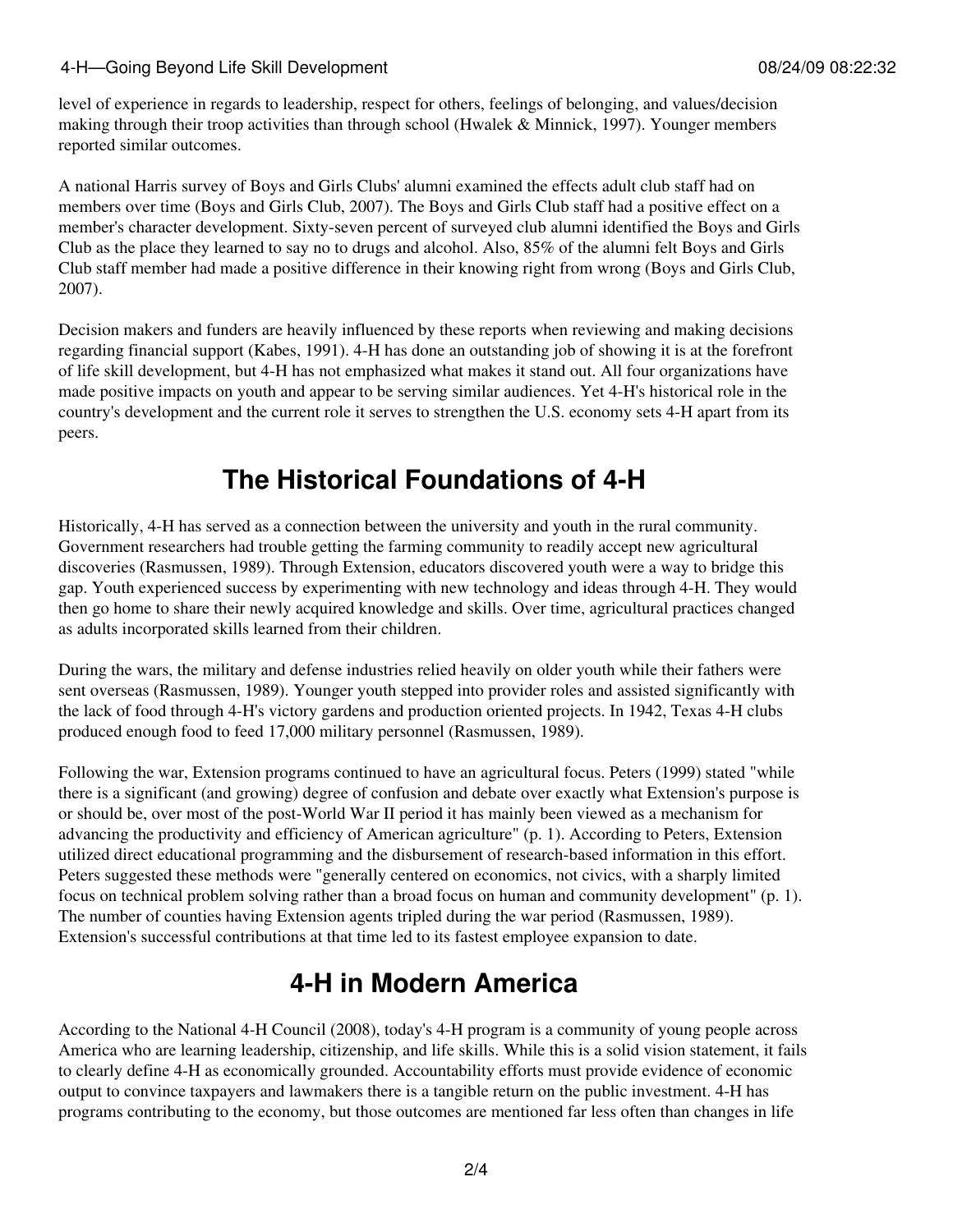#### 4-H—Going Beyond Life Skill Development 08/24/09 08:22:32

skills. The following programs are clear economic contributors:

- **Workforce Preparation**: 4-H offers projects specifically designed to develop workforce skills, such as Entrepreneurship and Real Money, Real World. Youth learn to manage time and money, organize and maintain information, and apply technology to tasks (Mashburn & Harder, in press). These skills are included in the competencies youth need to become successful employees (U.S. Department of Labor, 1991).
- **Volunteer Training**: 4-H volunteers receive training in youth development, leadership, and technical areas of expertise. Volunteers develop skills by coordinating events, teaching youth, assuming "middle management" positions, balancing budgets, and participating in the democratic decision-making process. Volunteers may apply the skills they have learned from 4-H to their occupations, a positive externality for their employers.
- **4-H SET Initiative**: Developing a future American workforce of scientists, engineers, and technology experts is a national target identified by the U.S. Department of Education (2007). Only 5% of American college graduates earn degrees in these areas compared to 66% in Japan and 59% in China (National 4-H Council, 2008). In an effort to make the American workforce more competitive, the National 4-H Council challenged 4-H agents to prepare one million new young people to excel in science, engineering, and technology by 2013.

Although the context has broadened beyond food production, 4-H continues to contribute positively to the development of the U.S. economy. 4-H workforce development, volunteer training, and the SET initiative are just a few ways 4-H is helping youth and adults become valuable contributors to their communities. Extension's challenge is to prove 4-H's worth by demonstrating a clear return-on-investment to stakeholders. Doing so may be exactly what is required to justify the continuation of public funds.

### **References**

Astroth, K. A., & Haynes, G. W. (2002). More than cows & cooking: Newest research shows the impact of 4-H youth development. *Journal of Extension* [On-line], 40(4) Article 4FEA6. Available at: <http://www.joe.org/joe/2002august/a6.php>

Boys and Girls Club. (2007). *2007 annual report, inspiring a generation*. Retrieved August 19, 2008, from :[http://www.bgca.org/whoweare/documents/2007AnnualReport\\_lores.pdf](http://www.bgca.org/whoweare/documents/2007AnnualReport_lores.pdf)

Boy Scouts of America Youth and Family Research Center. (2005). *Values of Americans, a study of ethics and character*. Retrieved August 19, 2008, from: <http://www.scouting.org/Media/~/media/legacy/assets/media/research/02%20849.ashx>

Goodwin, J., Barnett, C., Pike, M., Peutz, J., Lanting, R., & Ward, A. (2005). Idaho 4-H impact study. *Journal of Extension* [On-line]*,* 43(4) Article 4FEA4. Available at: <http://www.joe.org/joe/2005august/a4.php>

Goodwin, J., Carroll, J., & Oliver, M. (2007). Accentuating the positive: Colorado 4-H impact study. *Journal of Extension* [On-line]*,* 45(5) Article 5RIB8. Available at:<http://www.joe.org/joe/2007october/rb8.php>